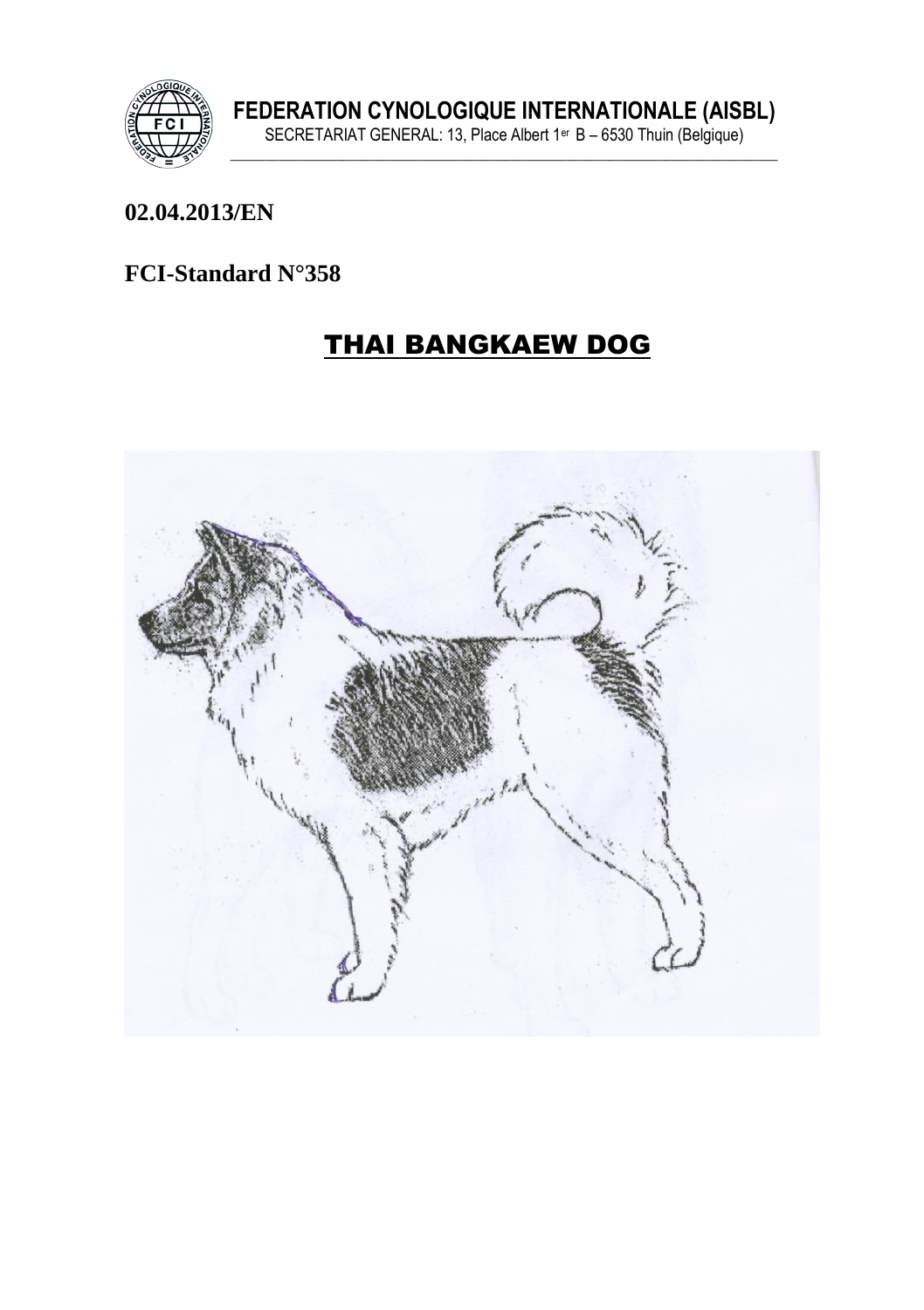**TRANSLATION**: Revised by Renée Sporre-Willes and Paul Stanton. Official language (EN)*.* 

**ORIGIN**: Thailand.

### **DATE OF PUBLICATION OF THE OFFICIAL VALID STANDARD**: 14.04.2011.

**UTILIZATION**: Companion dog.

**FCI-CLASSIFICATION**: Group 5 Spitz and primitive type. Section 5 Asian Spitzes and related breeds. Without working trial.

**BRIEF HISTORICAL SUMMARY**: The Bangkaew Dog is an old breed that originated from the Bangkaew village, in Thanang-ngam area in the Bang-rakam district of Phitsanulok province in Thailand. The breed traces its ancestry back to a cross between a Buddhist abbot's local black & white female dog and a now extinct wild dog producing today's breed.

In 1957, selective breeding from single litters produced the generations seen today. The Thai Bangkaew Dog is regarded as a precious heritage of Phitsanulok province. The dogs are bred widely in the province and have become so famous nationwide that they now are bred in every part of Thailand.

**GENERAL APPEARANCE**: The Thai Bangkaew Dog is a square built, well proportioned dog, never low on legs, with fairly wide and deep chest. It has a double-coat that should form a ruff around the neck and shoulders and a pluming tail, more pronounced in males than females. Males have larger bone than females.

## **IMPORTANT PROPORTIONS**:

Length of body / Height at withers is 1 : 1. Length of legs slightly superior to depth of chest.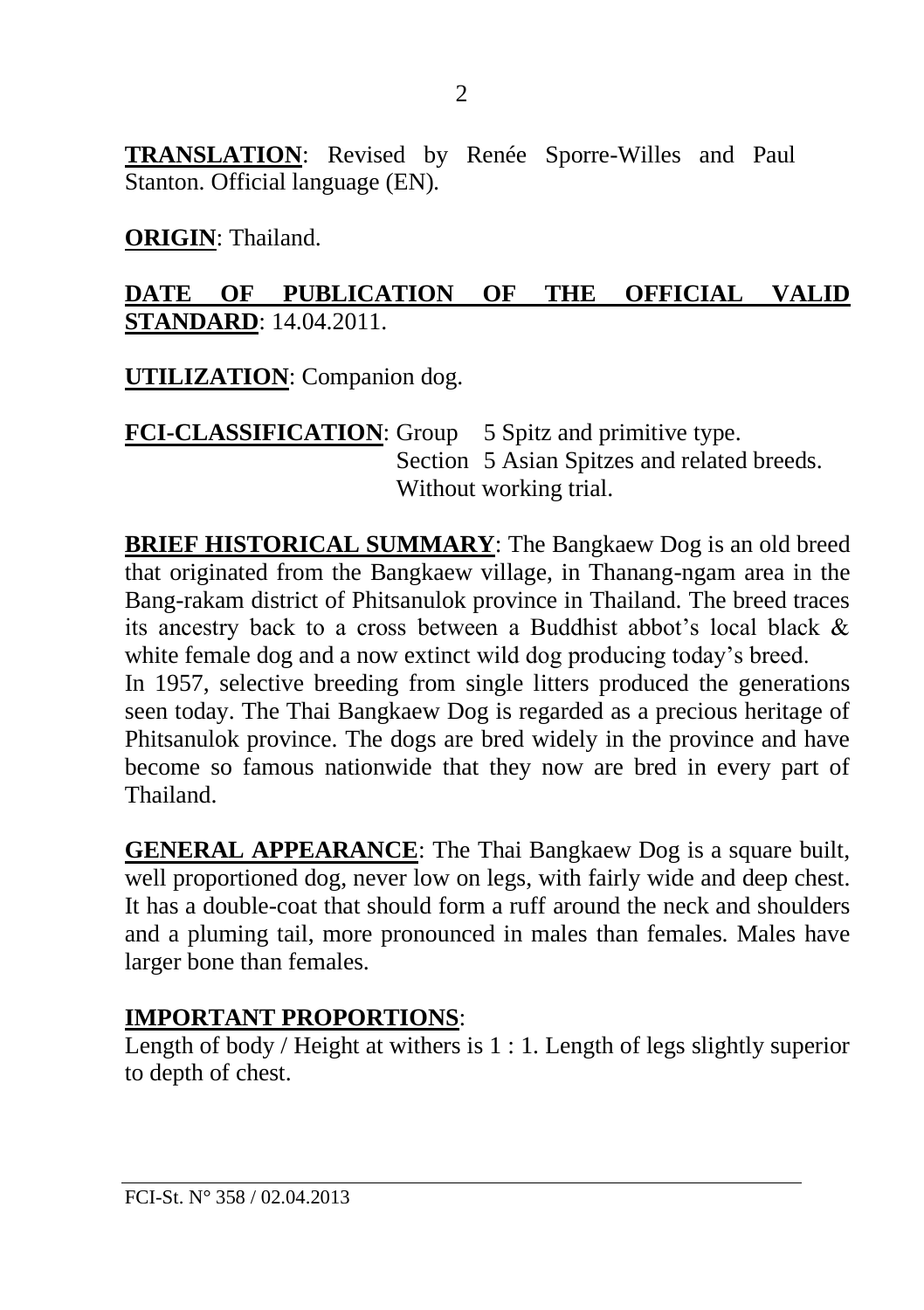**BEHAVIOUR/TEMPERAMENT**: Alert, intelligent, loyal, watchful and obedient. The breed is easy to train. It could be slightly aloof towards strangers.

## **HEAD**

### CRANIAL REGION:

Skull: The skull is wedge-shaped and should be strong, fairly broad but not coarse, and in proportion to the body. Stop: Clearly defined, but moderate.

### FACIAL REGION:

Nose: Black and in proportion to muzzle.

Muzzle: Of medium length, broad at base and tapering toward tip. Nasal bridge should be straight.

Lips: Tight with dark and full pigmentation.

Jaws/Teeth: Upper and lower jaws are strong and with full dentition. Scissors bite. A pincer bite is tolerated.

**EYES**: Medium sized, almond shaped. Colour should be black or dark brown.

**EARS**: Small, in proportion to head, set on rather high but not too close together, triangular with tips slightly pointed, erect and pointing forward, only slightly hooded.

**NECK**: Strong, muscular, blending smoothly into shoulders, proud carriage.

### **BODY**:

Back: Viewed in profile, straight and level.

Loin: Strong and broad.

Croup: Moderately sloping.

Chest: Fairly wide, deep, well let down between forelegs and extending to the elbows, ribs well sprung but never barrel shaped.

Underline and belly: The belly is only slightly tucked up.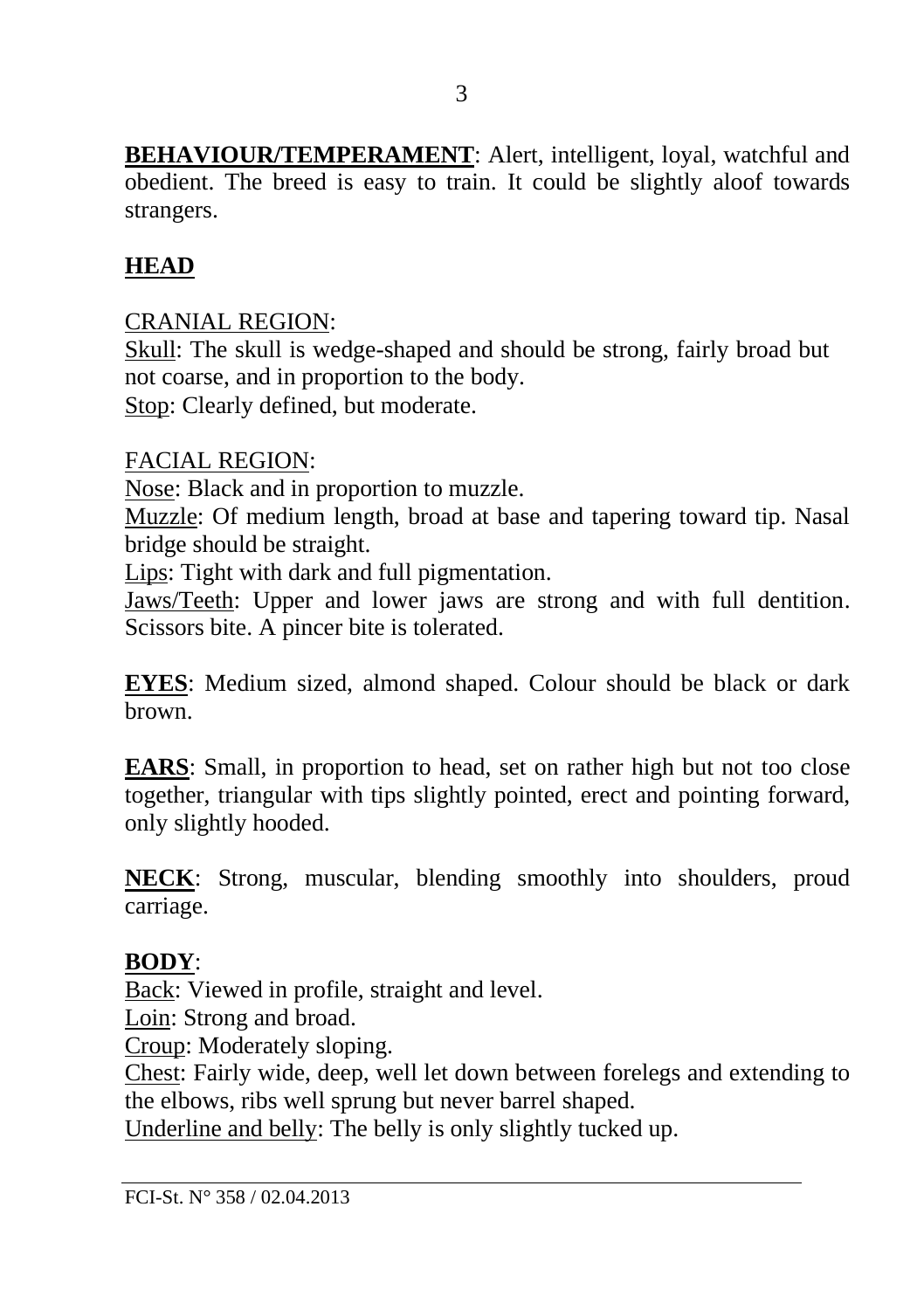**TAIL**: Moderately long, well feathered, thick towards the base, well set on and carried with moderate upward curve over back.

## **LIMBS**

#### FOREQUARTERS:

Shoulder: Moderately laid back and well muscled. Upperarm: In balance with shoulder angulation. Forearm: Straight and strong, parallel when viewed from front. Metacarpus (Pastern): Short with only a slight slope. Forefeet: Rounded, arched and tightly knit.

#### HINDQUARTERS:

Thigh: Angulation in balance with that of forequarters and strongly muscled.

Stifle (Knee): Well angulated.

Hock joint: Well let down.

Metatarsus (Rear pastern): Viewed from behind, perpendicular to the ground.

Hind feet: As forefeet.

**GAIT / MOVEMENT**: Flexible and strong movement with good reach and drive, but never with exaggerated reach, drive and speed, keeping level topline and proud carriage of head and tail. Front- and hind legs parallel. Front-and rear movement tend to single-tracking when speed is increased.

#### **COAT**:

Hair: Double coat. Guard coat straight and coarse, undercoat soft and dense. Moderately long on body, longer around neck and shoulders forming a ruff that is more pronounced in males than in females. Back of forelegs covered with feathering diminishing to pasterns. Backside of hindlegs covered with long hair to the hocks. Coat length never to be so exaggerated as to obscure the body shape. The coat is short on head and front of legs.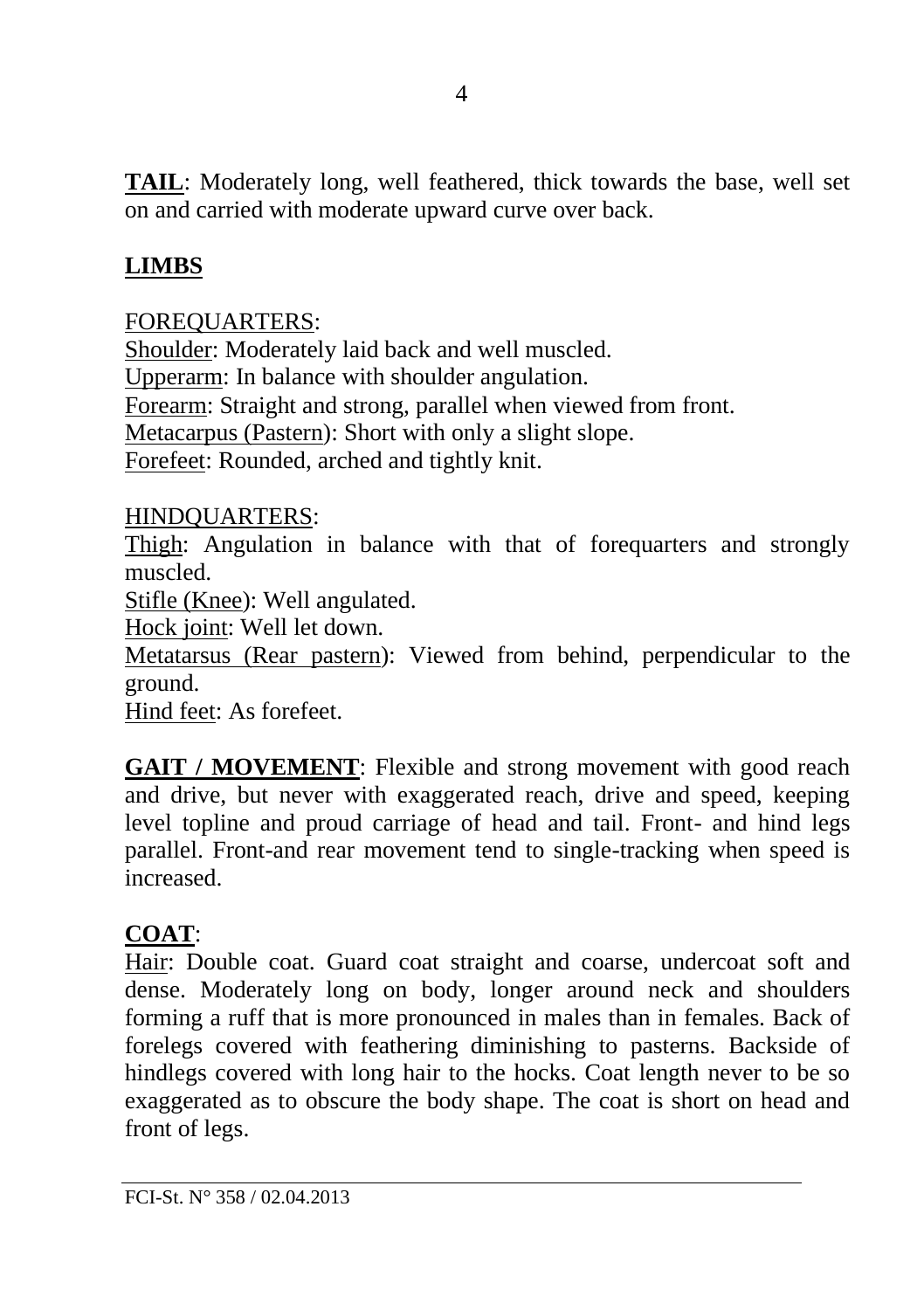Colour: White with well defined patches. Often in any shade of 'lemon', red, fawn, tan, or grey, with or without more or less blackened hair tips, even to the extent of looking tri-coloured, also white with solid black patches.

Any shape or distribution of patches accepted, but symmetrical markings on head, covering eyes and ears, preferred, with or without a dark mask and preferably with a white marking around the muzzle. Slight ticking in the white is permissible in an otherwise excellent specimen.

### **SIZE**:

Ideal height at the withers:

Males: Minimum 46 cms, maximum 55 cms. Females: Minimum 41 cms, maximum 50 cms.

## **FAULTS**:

Any departure from the foregoing points should be considered a fault and the seriousness with which the fault should be regarded should be in exact proportion to its degree and its effect upon the health and welfare of the dog.

- Muzzle too broad.
- Light coloured nose.
- Large round eyes.
- Light eyes.
- Large ears.
- Roach back.
- Swayback.
- Tail carried close on back.
- Tail that falls to either side.
- Lack of ruff and feathering on back of forelegs.
- Movement paddling or waving.
- Oversized or undersized.

### **SEVERE FAULTS:**

- Missing more than 3 teeth.
- All white coat colour or with just some ticking.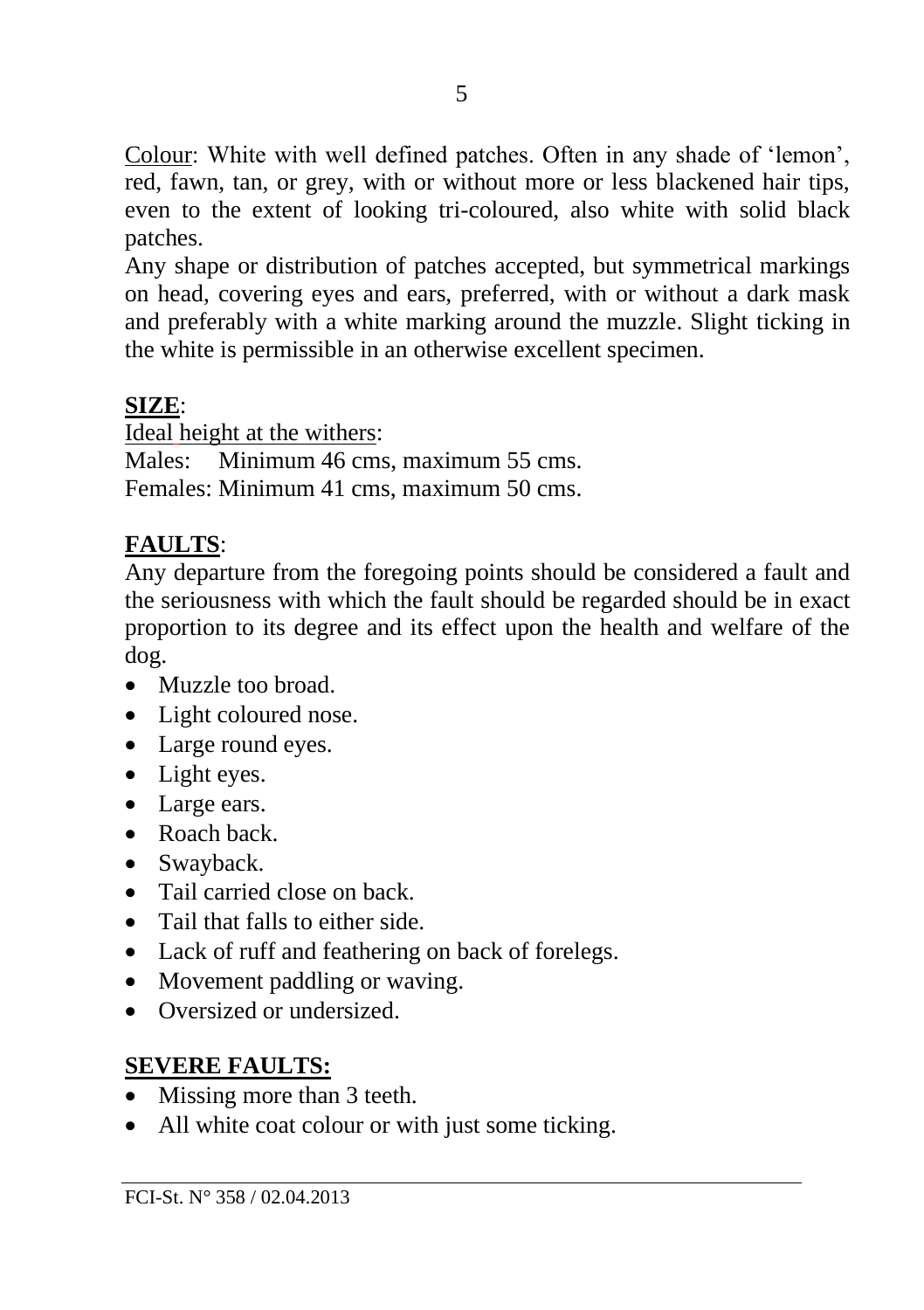## **DISQUALIFYING FAULTS:**

- Aggressive or overly shy dogs.
- Any dog clearly showing physical or behavioural abnormalities.
- Overshot or undershot bite.
- Drop ears.
- Natural stubbed tail.
- Curled or kinked tail.
- Short or smooth coat.
- Solid coat colour with only slight white markings.

## **N.B.**:

- Male animals should have two apparently normal testicles fully descended into the scrotum.
- Only functionally and clinically healthy dogs, with breed typical conformation should be used for breeding.